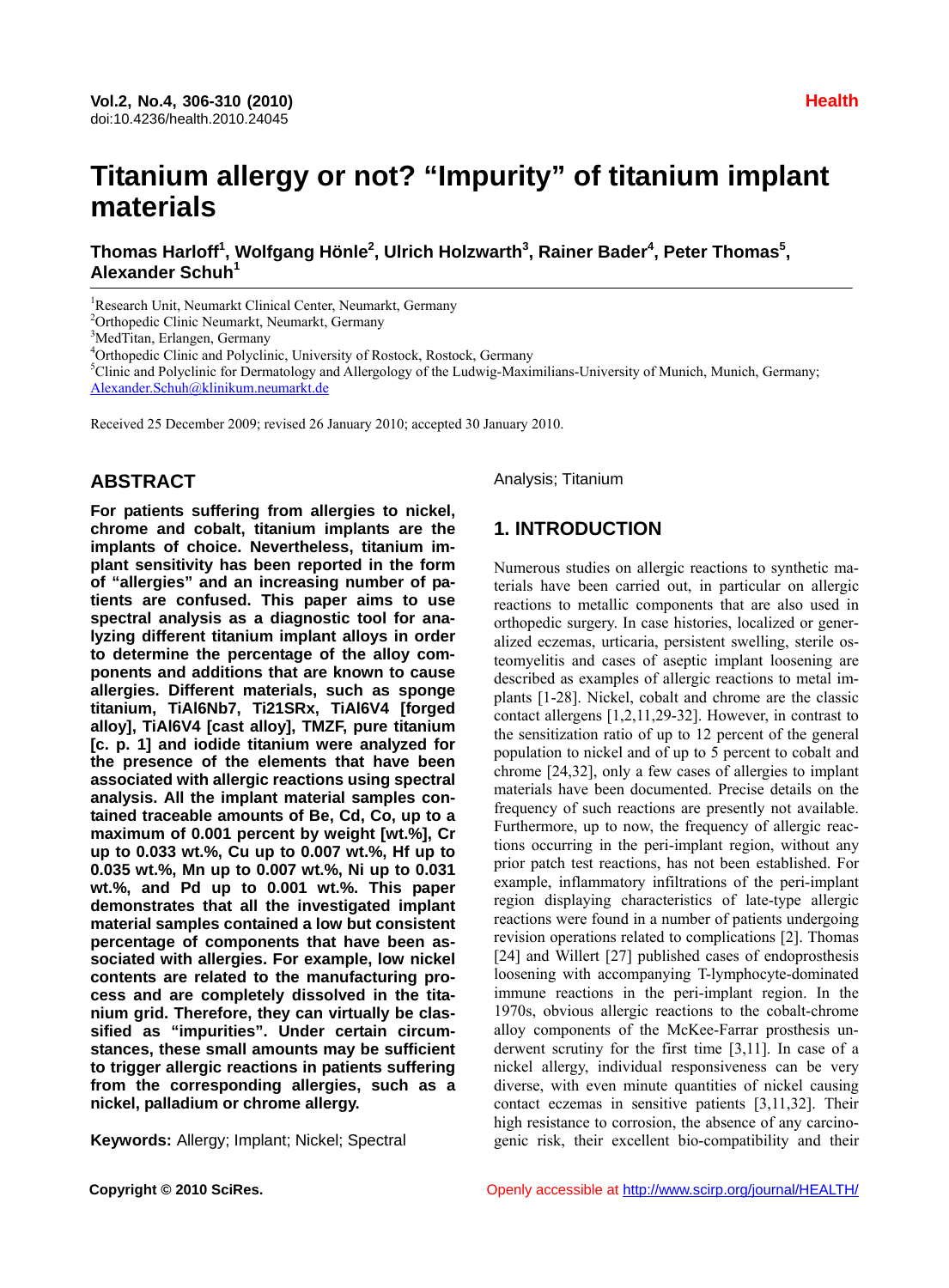lack of sensitization make titanium implants or titanium alloy implants the recommended alternative for patients with nickel, cobalt or chrome allergies [33,34]. Admittedly, there are also reports of incompatibility reactions to titanium materials [10,25,35-42]. In his study, Walsh [42] found several eyeglass frames made of a titanium alloy to contain nickel traces. Likewise, Suhonen [41] documented allergic contact dermatitis caused by titanium eyeglass frames. However, in Suhonen's case, palladium was established as the causative factor.

In his comparative histological and immuno-histochemical analysis of tissues surrounding titanium implants  $[n = 23]$  and implant steel  $[n = 8]$ , Thewes [23] documented the presence of peri-vascular infiltrations, Langerhans cells, T helper cells, T suppressor cells, monocytes, macrophages and memory cells, and did not find any statistically significant difference between both groups of implants. Thewes concluded that a metal sensitization to both steel implants and titanium implants is possible. Yamauchi [43] described an eczema reaction in connection with a pacemaker made of titanium. Lalor *et al*. [38] analyzed the granuloma tissue of five patients that had undergone a revision operation following an aseptic prosthesis loosening. The granuloma tissue was found to contain primarily titanium. Each of the five patients subjected to scratch testing using diluted solutions of titanium salts yielded negative results. However, two of the patients displayed a positive skin reaction to titanium-containing ointments.

These above mentioned reports led to more and more confused patients. This paper aims to examine different titanium implant alloys in respect to impurity with components that are known to potentially cause allergies.

#### **2. MATERIAL AND METHOD**

A Spectrolab spectral analysis unit from the Spectro company [Kleve, Germany] was used to study the titanium materials [listed in **Table 1** with their respective producers]. Prior to the test, the optical analysis unit was calibrated using calibrated samples, the chemical com

**Table 1.** Materials analyzed.

| <b>Materials</b>                 | <b>Producer/Supplier</b>              |
|----------------------------------|---------------------------------------|
| Sponge titanium                  | Source Japan                          |
| Sponge titanium                  | Source Russia                         |
| TiA16Nb7                         | <b>TIMET USA</b>                      |
| Ti <sub>21</sub> SR <sub>x</sub> | TIMET Laboratories, Henderson,<br>USA |
| <b>TiA16V4</b>                   | Allvac Teledyne, Monroe, USA          |
| FG-TiAl6V4                       | <b>ASTM F 1108</b>                    |
| <b>TMZF</b>                      | Stryker                               |
| Pure titanium rod, Ti-2          | <b>TIMET</b>                          |
| Pure titanium plate, Ti-1        | Deutsche Titan                        |
| Iodide titanium                  | Metallgesellschaft Ff/M               |

position of which was determined via optical spectral analysis by sparking sample slices [with a diameter of 6-60 mm and a thickness of 6 mm] under argon atmosphere using a 6 mm ceramic aperture. In this particular case, the measuring depth obtained by sparking is 0.5 mm, making the thickness of the examined samples irrelevant. The described method pertains to a material analysis and not to a layer analysis. A detailed analysis was performed on pure titanium slices with a diameter of 6 and 12 mm.

TiAl6V4 slices with a diameter of 10, 16, 22, 35 and 60 mm, respectively, and TiAl6Nb7 slices with a diameter of 14.5, 22 and 28 mm, respectively. Samples of rods with different diameters were analyzed because the various titanium alloys of the individual manufacturers are available with different diameters. The analyses were performed according to the established and [statistically] recognized measuring methods used in material science for determining alloy components. Since it has to be assumed that the material is homogeneous over the entire length of the respective [titanium or titanium alloy] rod, only a 6 mm thick sample slice was analyzed in each individual case. Three measurements and a final verification measurement were conducted. Each of the results indicated corresponds to the average value obtained from the three measurements, with the standard deviation being less than 0.01 percent by weight.

# **3. RESULTS**

The results of the spectral analysis are shown in **Table 2**. All the implant material samples contained traceable amounts of Be, Cd, Co, up to a maximum of 0.001 percent by weight, Cr, up to a maximum of 0.033 percent by weight, Cu, up to a maximum of 0.007 percent by weight, Hf, up to a maximum of 0.035 percent by weight, Mn, up to a maximum of 0.007 percent by weight, Ni, up to a maximum of 0.031 percent by weight, and Pd, up to a maximum of 0.001 percent by weight [**Table 2**].

## **4. DISCUSSION**

There is an increasing number of reports of incompatibility reactions to titanium materials [10,25,35-42]. All the titanium materials examined in the present study clearly showed consistently traceable amounts of additional components, such as nickel. Although contents between 0.01 and 0.034 percent by weight are considered to be insignificant from a metallurgic perspective, they are subject to discussion in the context of the high nickel sensitization rate present in the general population. The levels of additions found in iodide titanium correspond to the expected levels and demonstrate that, in this context, the absolutely lowest traces of nickel that are technologically possible can be adhered to, namely close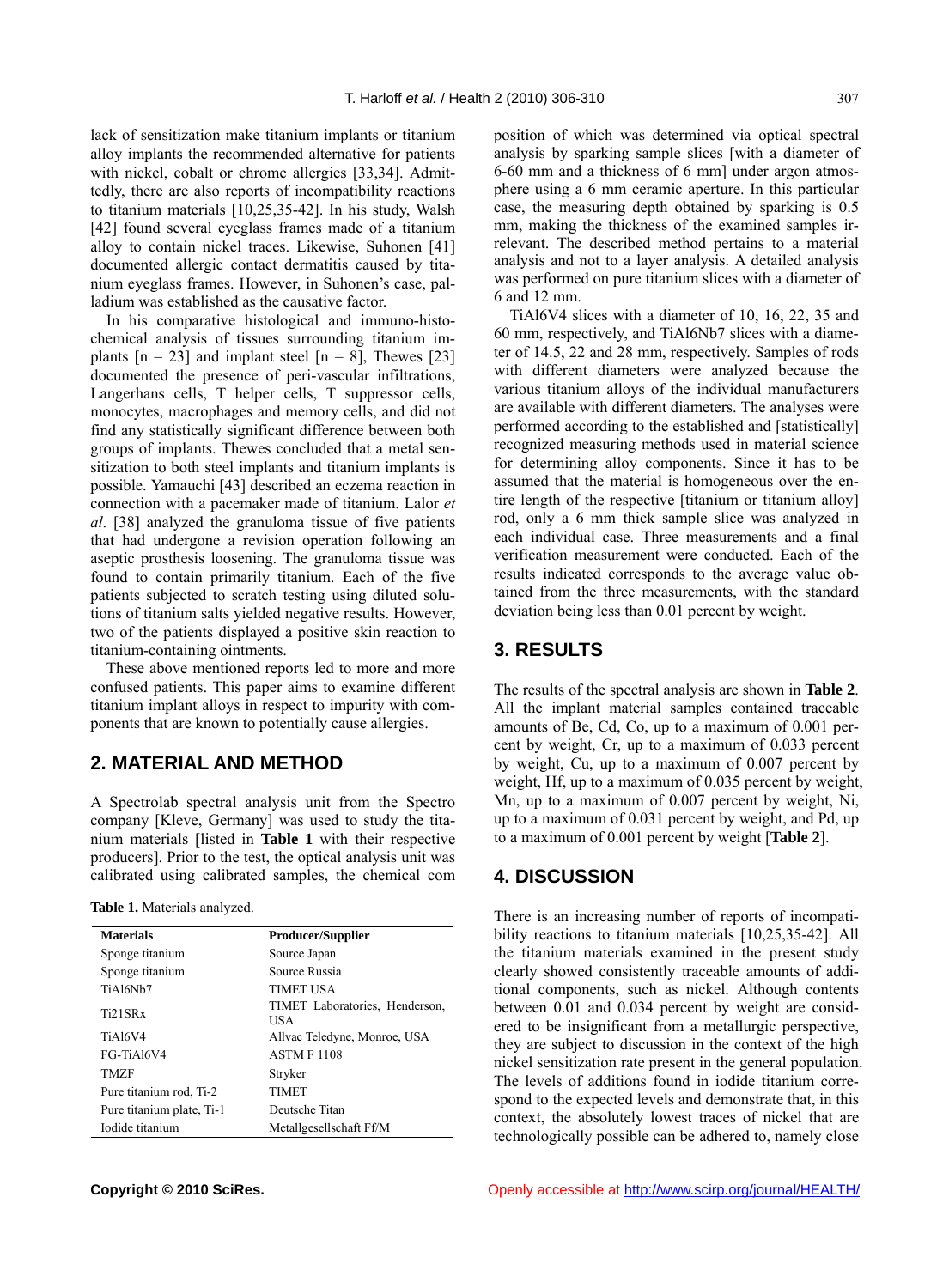| <b>Material</b>                               | Analysis values in % by weight |           |                |       |       |       |       |       |       |       |       |       |       |
|-----------------------------------------------|--------------------------------|-----------|----------------|-------|-------|-------|-------|-------|-------|-------|-------|-------|-------|
|                                               | Al                             | <b>Be</b> | C <sub>d</sub> | Co    | Cr    | Сu    | Fe    | Hf    | Mn    | Mo    | Ni    | Pd    | V     |
| Sponge titanium (Japan)                       | 0.001                          | 0,001     | 0.001          | 0.001 | 0.002 | 0,007 | 0,001 | 0.001 | 0,001 | 0,001 | 0,008 | 0,001 | 0,001 |
| Sponge titanium (Russia)                      | 0,001                          | 0,001     | 0.001          | 0.001 | 0.001 | 0,001 | 0,002 | 0,001 | 0.007 | 0,001 | 0.001 | 0.001 | 0,001 |
| TiA16Nb7                                      | 5.980                          | 0.001     | 0.001          | 0.001 | 0,011 | 0,001 | 0,150 | 0.001 | 0,002 | 0.001 | 0.014 | 0,001 | 0,001 |
| Ti21SRx                                       | 0.005                          | 0,001     | 0.001          | 0.001 | 0.005 | n n.  | 0,037 | 0,001 | 0,002 | 15,00 | 0,017 | 0,001 | 0,001 |
| TiAl6V4                                       | 5,930                          | 0,001     | 0,001          | 0.001 | 0,033 | 0,001 | 0,160 | 0,001 | 0,004 | 0,002 | 0.031 | 0,001 | 3,880 |
| FG-TiAl6V4 ASTM F 1108                        | 6,20                           | 0,0001    | 0.0001         | 0.001 | 0,012 | 0,001 | 0,170 | 0.001 | 0,001 | 0,001 | 0,011 | 0,001 | 4,15  |
| <b>TMZF</b>                                   | 0.005                          | 0,001     | 0.001          | 0,001 | 0.008 | 0.003 | 2,090 | 0.035 | 0,001 | 12,00 | 0,013 | 0,001 | 0,002 |
| Pure titanium rod, Ti-2, Timet                | 0.021                          | 0,001     | 0.001          | 0.001 | 0,014 | 0,001 | 0,041 | 0.001 | 0,002 | 0.001 | 0.013 | 0,001 | 0,012 |
| Pure titanium Ti-1, Plate<br>(Deutsche Titan) | 0.004                          | 0,001     | 0.001          | 0.001 | 0,012 | 0,001 | 0,028 | 0,001 | 0,001 | 0,001 | 0,012 | 0,001 | 0,001 |
| Iodide titanium                               | 0.003                          | 0,001     | 0.001          | 0.001 | 0.001 | 0,001 | 0,010 | 0.013 | 0.001 | 0.001 | 0.001 | 0.001 | 0,002 |

**Table 2.** Analysis results (n.t.: not traceable).

to the detection limit of less than 0.001 percent by weight. All the other samples, independent of the producer, were always found to contain a consistently low percentage of additions, such as nickel, following their further processing into rods of different sizes [diameters between 6 and 60 mm were analyzed]. Numerous publications deal with hypersensitivity reactions to osteosynthesis materials used in the treatment of fractures, the majority of these materials being stainless steel implants [7,19,32].

An immunological response to metals [partly as an exaggerated allergic reaction] is discussed to be the cause of impaired wound healing or the delayed healing of fractures [19]. Allergic reactions to orthopedic implants can thus also necessitate the removal of the implant [24]. Lymphocyte infiltration was discovered in the peri-prosthetic tissue, indicating T-lymphocyte-related inflammation components [25-28]. This lymphocyte infiltration can be considered a component of a delayed hypersensitivity reaction [DTH, Delayed Type Hypersensitivity] [2,26,27]. Vasculitis with lymphocyte infiltration of the vascular walls and substantial fibrin exudation have been described [11,27,32]. Nickel, cobalt and chrome can cause allergic reactions in humans [2,19,31], with nickel being one of the most common contact allergens. The average sensitization ratio in the general population lies between 2 percent and 12 percent, depending on age, gender and living conditions. In addition to the typical findings, such as hand eczeme, uncommon manifestations, such as pseudo-lymphomas or implantassociated intolerance reactions, are also known to occur [24]. Many aspects of skin allergies have already been analyzed, such as thresholds above which allergens, such as nickel, chrome or cobalt trigger skin reactions, the use of standardized provocation testing for the detection of an allergy [patch test], [immuno-] histological characteristics of such reactions, tracking elements, such as CLA [cutaneous leukocyte antigen], which allow sensitized T-cells to migrate into the skin, and the diminishing reactivity following the avoidance of the allergens for many years which leads to problems only after repeated fresh contact with the respective allergen [booster], e.g. in case of the repeated wear of fashion jewelry. Accordingly, the "Nickel Directive" [31], which applies to items that have a direct and prolonged contact with the skin, determines that a maximum of 0.5  $\mu$ g nickel/cm<sup>2</sup>/week can be released and limits the nickel contents in piercing metals to 0.05 percent. However, such guidelines do not yet exist for implants or implant materials. In a study carried out on 242 patients, Swiontkowski *et al*. [22] reported a sensitization prevalence of 0.2 percent for chromium, 1.3 percent for nickel and 1.8 percent for cobalt. Subsequent to the implantation of orthopedic implants, the sensitization rate increased to 2.7 percent for chromium, 3.8 percent for nickel and 3.8 percent for cobalt. In many cases, only minute amounts of nickel suffice to trigger allergic reactions, such as contact eczemas [32]. Therefore, titanium implants or titaniumalloy implants are often used as an alternative for patients suffering from nickel, chrome or cobalt allergies [30]. Duchna [10] conducted a study on 112 patients and did not find any allergic reactions that were associated with titanium implants. The biocompatibility of titanium materials [32] is based on the passivation of its surface. In its intact state, this surface consists of non-conductive titanium oxide, a bio-inert material that chemically corresponds to ceramics. When corrosion occurs due to an electron flow, an interaction between the body and the implant takes place. In essence, these interactions are dependent on the insulation provided by the oxide layers and thus dependent on the dielectric constant and therefore on the insulating effect of the metal oxides. The higher the dielectric constant is, the better the insulating effect and the resulting stability in vivo. Depending on the oxide type, titanium oxide has a value between  $\varepsilon$  = 48 and  $\varepsilon$  = 110, with water having a value of  $\varepsilon$  = 78 [32].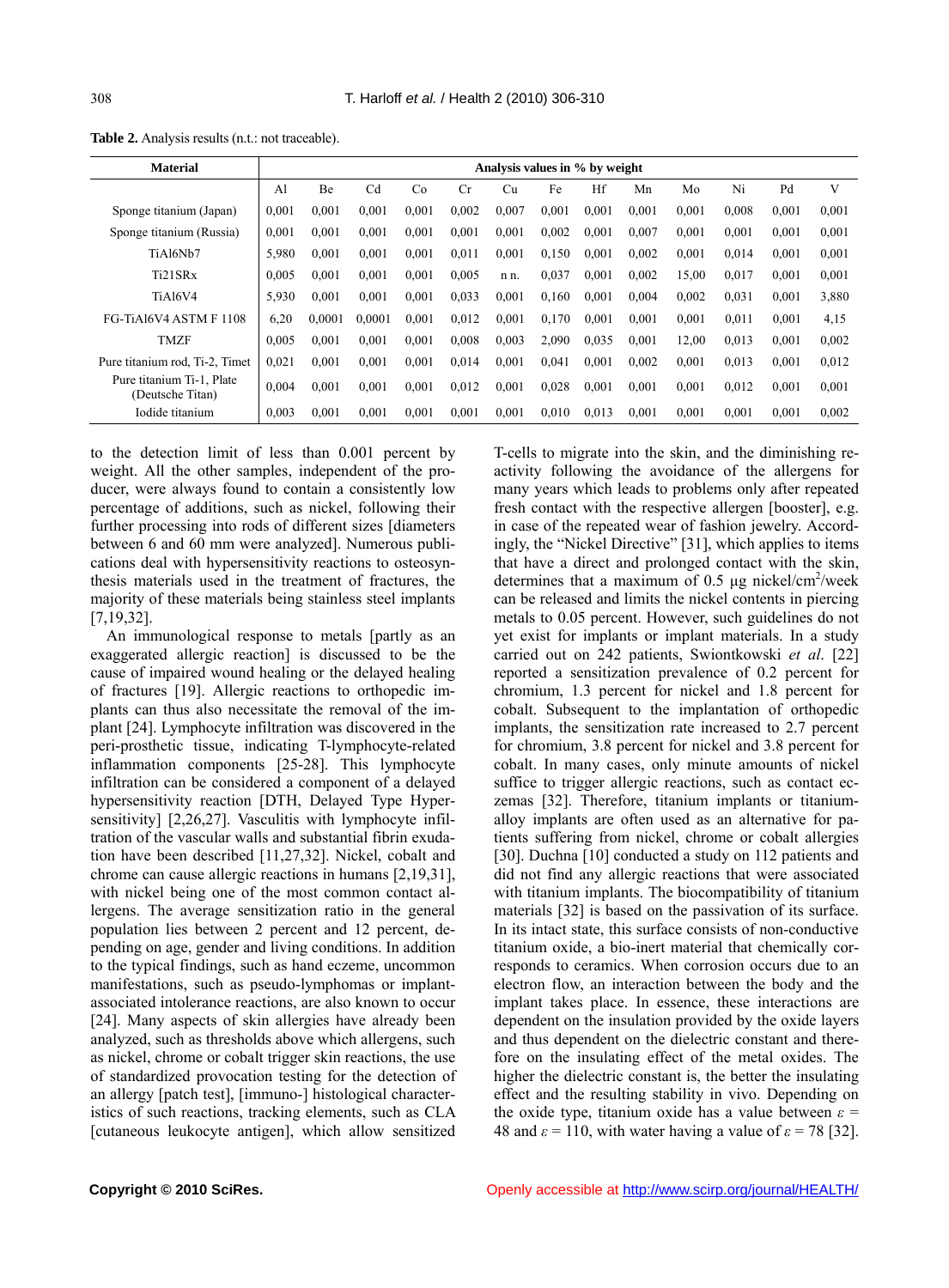In contrast, the dielectric constant for cobalt oxide and nickel oxide is not measurable [32]. Therefore, an interaction with body electrolytes is likely to occur on a much larger scale than is the case for metals belonging to the refractory group [oxide formation in milliseconds], such as titanium, niobium, tantalum, vanadium and their alloys. Alternatively, "ceramic" coatings, such as titanium-niobium-oxynitride, can be used to artificially protect implant alloys against corrosion.

# **5. CONCLUSIONS**

Our results demonstrate that titanium materials contain a small yet consistent percentage of detectable impurities, such as the elements Al, Be, Cd, Co, Cr, Cu, Fe, Hf, Mn, Mo, Ni, Pd and V. All the implant material samples thus contain a consistent yet low percentage of components to which allergies have been attributed. Under specific circumstances, even small amounts of elements, such as palladium, nickel or chromium, suffice to trigger an allergic reaction in patients suffering from the corresponding allergies. However, these allergic reactions would not be directly attributable to titanium or its alloys, but rather to the impurities contained therein. Additional research on the release of the alloy components and the reaction thresholds of the afflicted patients is urgently required. Parallel to this research, alternative production processes should be evaluated by the companies producing these metals in order to produce pure titanium and titanium alloys containing fewer impurities, for use in the human body. Titanium continues to be the implant material of choice for patients suffering from allergic reactions to cement-free implants.

#### **REFERENCES**

- [1] Banfield, C.C., Basketter, D.A. and Powell, S.M. (1998) Cutaneous reactivity of the hands in nickel-sensitive patients with hand eczema. *Contact Dermatitis*, **38**, 316-318.
- [2] Baur, W., Hönle, W. and Schuh, A. (2005) Pathological findings in tissue surrounding revised metal/metal articulations. *Der Orthopäde*, **34**, 225-233.
- [3] Benson, M.K., Goodwin, P.G. and Brostoff, J. (1975) Metal sensitivity in patients with joint replacement arthroplasties. *British Medical Journal*, **15**, 374-375.
- [4] Campbell, P., Mirra, J., Doorn, P., Mills, B., Alim, R. and Catelas, I. (2001) Histopathology of metal-on-metal hip joint tissues. In Rieker Ed., *World Tribology Forum in Arthroplasty*, 167-180.
- [5] Carlsson, A.S., Magnusson, B. and Moller, H. (1980) Metal sensitivity in patients with metal-to-plastic total hip arthroplasties. *Acta Orthopaedica Scandinavica*, **51**, 57-62.
- [6] Christiansen, K., Holmes, K. and Zilko, P.J. (1979) Metal sensitivity causing loosened joint prosthesis. *Annals of Rheumatic Diseases*, **38**, 476-480.
- [7] Cramers, M. and Lucht, U. (1977) Metal sensitivity in

patients treated for tibial fractures with plates of stainless steel. *Acta Orthopaedica Scandinavica*, **48**, 245-249.

- [8] Davies, A.P., Willert, H.G., Campbell, P.A., Learmonth, I.D. and Case, C.P. (2005) An unusual lymphocytic perivascular infiltration in tissues around contemporary metal-on-metal joint replacements. *The Journal of Bone and Joint Surgery-American Volome*, **87**, 18-27.
- [9] Doorn, P.F., Mirra, J.M., Campbell, P.A. and Amstutz, H.C. (1996) Tissue reaction to metal on metal total hip prostheses. *Clinical Orthopaedics*, **329 (Suppl.)**, S187- 205.
- [10] Duchna, H.W., Nowack, U., Merget, R., Muhr, G. and Schultze-Werninghaus, G. (1998) Prospective study of the significance of contact sensitization caused by metal implants. *Zentralbl Chir*, **123**, 1271-1276.
- [11] Elves, M.W., Wilson, J.N., Scales, J.T. and Kemp, H.B. (1975) Incidence of metal sensitivity in patients with total joint replacements. *British Medical Journal*, **15**, 376-378.
- [12] Gawkrodger, D.J. (2003) Metal sensitivities and orthopaedic implants revisited: The potential for metal allergy with the new metal-on-metal joint prostheses. *British Journal of Dermatology*, **148**, 1089-1093.
- [13] Goodman, S.B. (1996) Does the immune system play a role in loosening and osteolysis of total joint replacements? *Journal of Long-Term Effects of Medical Implants*, **6**, 91-101.
- [14] Hallab, N., Merritt, K. and Jacobs, J.J. (2001) Metal sensitivity in patients with orthopaedic implants. *The Journal of Bone and Joint Surgery*, **83-A(3)**, 428-436.
- [15] Hallab, N.J., Anderson, S., Stafford, T., Glant, T. and Jacobs, J.J. (2005) Lymphocyte responses in patients with total hip arthroplasty. *Journal of Orthopaedic Surgery and Research*, **23**, 384-391.
- [16] Kaplan, K., Della Valle, C.J., Haines, K., *et al.* (2002) Preoperative identification of a bone-cement allergy in a patient undergoing total knee arthroplasty. *The Journal of Arthroplasty*, **17**, 788-791.
- [17] Kubba, R., Taylor, J.S. and Marks, K.E. (1981) Cutaneous complications of orthopedic implants. A two-year prospective study. *Archives of Dermatology*, **117**, 554- 560.
- [18] McKenzie, A.W., Aitken, C.V. and Ridsdill-Smith, R. (1967) Urticaria after insertion of Smith-Petersen Vitallium nail. *British Medical Journal*, **4**, 36.
- [19] Merritt, K. and Rodrigo, J.J. (1996) Immune response to synthetic materials. Sensitization of patients receiving orthopaedic implants. *Clinical Orthopaedics*, **326**, 71-79.
- [20] Munro-Ashman, D. and Miller, A.J. (1976) Rejection of metal to metal prosthesis and skin sensitivity to cobalt. *Contact Dermatitis*, **2**, 65-67.
- [21] Schuh, A., Thomas, P., Holzwarth, U., Reinhold, R., Zeiler, G. and Mahler, V. (2006) Allergic reaction to components of bone cement after total knee arthroplasty. *Zentralbl Chir*, **131**, 429-31.
- [22] Swiontkowski, M.F., Agel, J., Schwappach, J., McNair, P. and Welch, M. (2001) Cutaneous metal sensitivity in patients with orthopaedic injuries. *Journal of Orthopaedic Trauma*, **15**, 86-89.
- [23] Thewes, M., Kretschmer, R., Gfesser, M., Rakoski, J., Nerlich, M., Borelli, S., *et al*. (2001) Immunohistochemcical characterization of the perivascular infiltrates cells

**Copyright © 2010 SciRes. Copyright Copyright Copyright Copyright Copyright Copyright Copyright Copyright Copyright Copyright Copyright Copyright Copyright Copyright Copyright Copyright Copyright Copyright Copyright Copy**